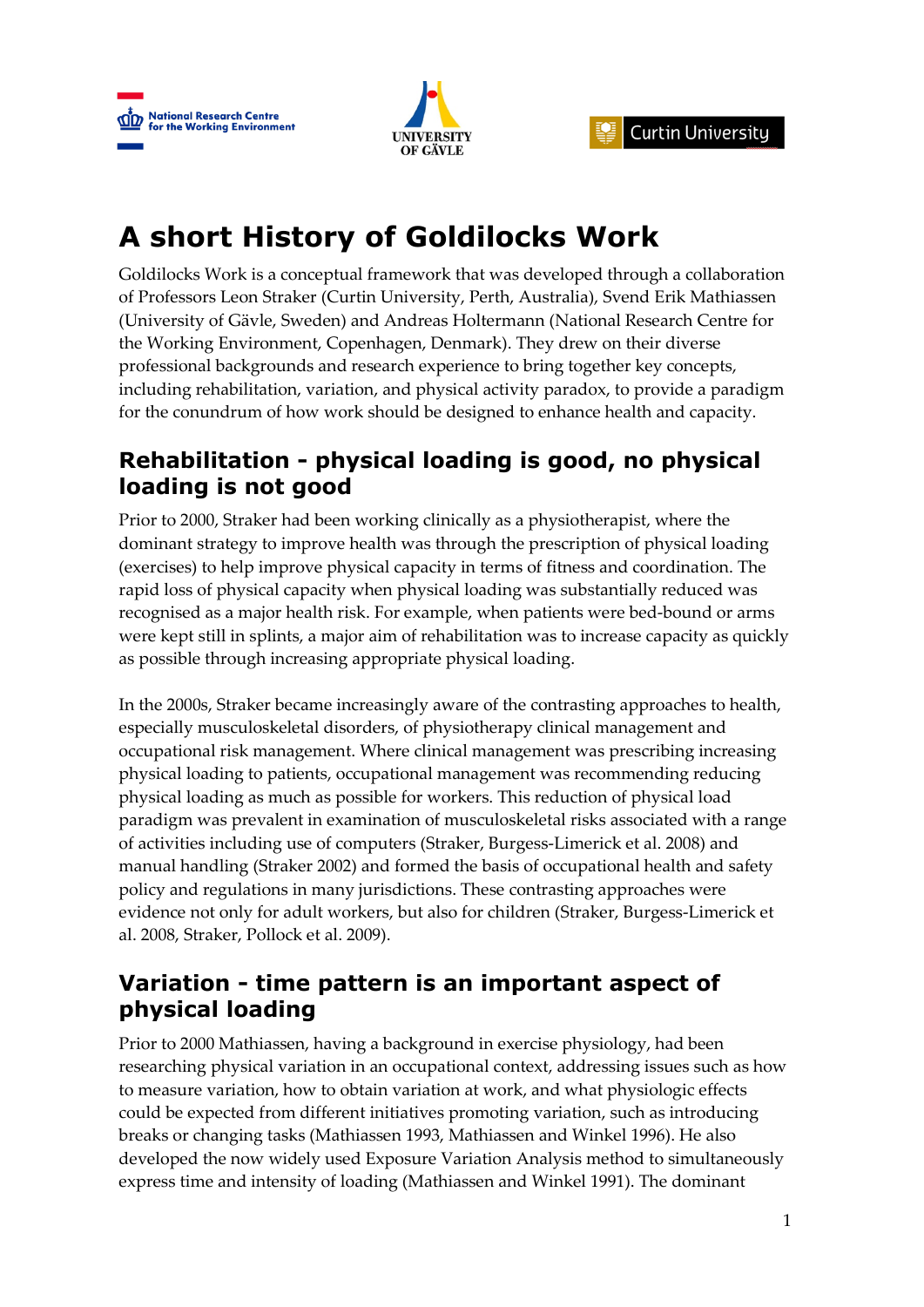concept at that time was that risk could be minimised by reducing the physical loading as much as possible, including having substantial periods of no muscle activity. In a challenge to this "less is better" concept, Mathiassen proposed that variation of the physical loading, i.e. its change over time, was a major determinant of health and capacity (Mathiassen 2006). Thus, in some occupations, increases in physical loading could be just as helpful as decreases in physical loading would be in others, and workers with an ability to perform a repetitive task with more variation would be less at risk than workers with a more stereotyped motor behaviour (Mathiassen, Moller et al. 2003).

In the 2000s, Straker and Mathiassen started collaborations based around variation in physical loads for adults and children using computers. This consolidated their developing views around the flaws in the dominant concept of risk reduction being best obtained by physical load exposure reduction and led to their publication of a seminal paper arguing for a need to increase physical loading in many modern work situations (Straker and Mathiassen 2009).

#### **Physical Activity Paradox - other aspects of physical loading are also important**

During the 2000s, Holtermann moved from research primarily on exercise science and leisure time physical loading (activity) to occupational physical load (activity) research. He developed a fascination for the question: "how can blue collar workers (e.g. construction, cleaners and elder care) with very high physical activity at work have such poor fitness and health?"

The dominant concept in physical activity and cardiovascular and all-cause mortality research was that physical activity was universally a good thing for health. Indeed many international and national guidelines had been developed and promoted since the early evidence from studies in the 1950s (Morris, Heady et al. 1953) and 1970s (Paffenbarger, Laughlin et al. 1970). He then started researching the impact of physical loading at work and mortality and cardiovascular disease outcomes. The evidence from several of his studies was shocking, suggesting physical loading at work may have a negative impact on health (Holtermann, Mortensen et al. 2009, Holtermann, Burr et al. 2012, Holtermann, Marott et al. 2012), rather than a positive impact as had been consistently seen in the studies of leisure-time physical activity. He coined the term 'physical activity paradox' to capture this (Holtermann, Hansen et al. 2012).

In the 2010s, Straker, Mathiassen and Holtermann began collaborations based on a common conviction that the nature of physical loading (including the time pattern, intensity and type of activity) is a key issue in understanding the contrasting effects on health and capacity observed in different rehabilitation practices, in different jobs, and at work versus during leisure.





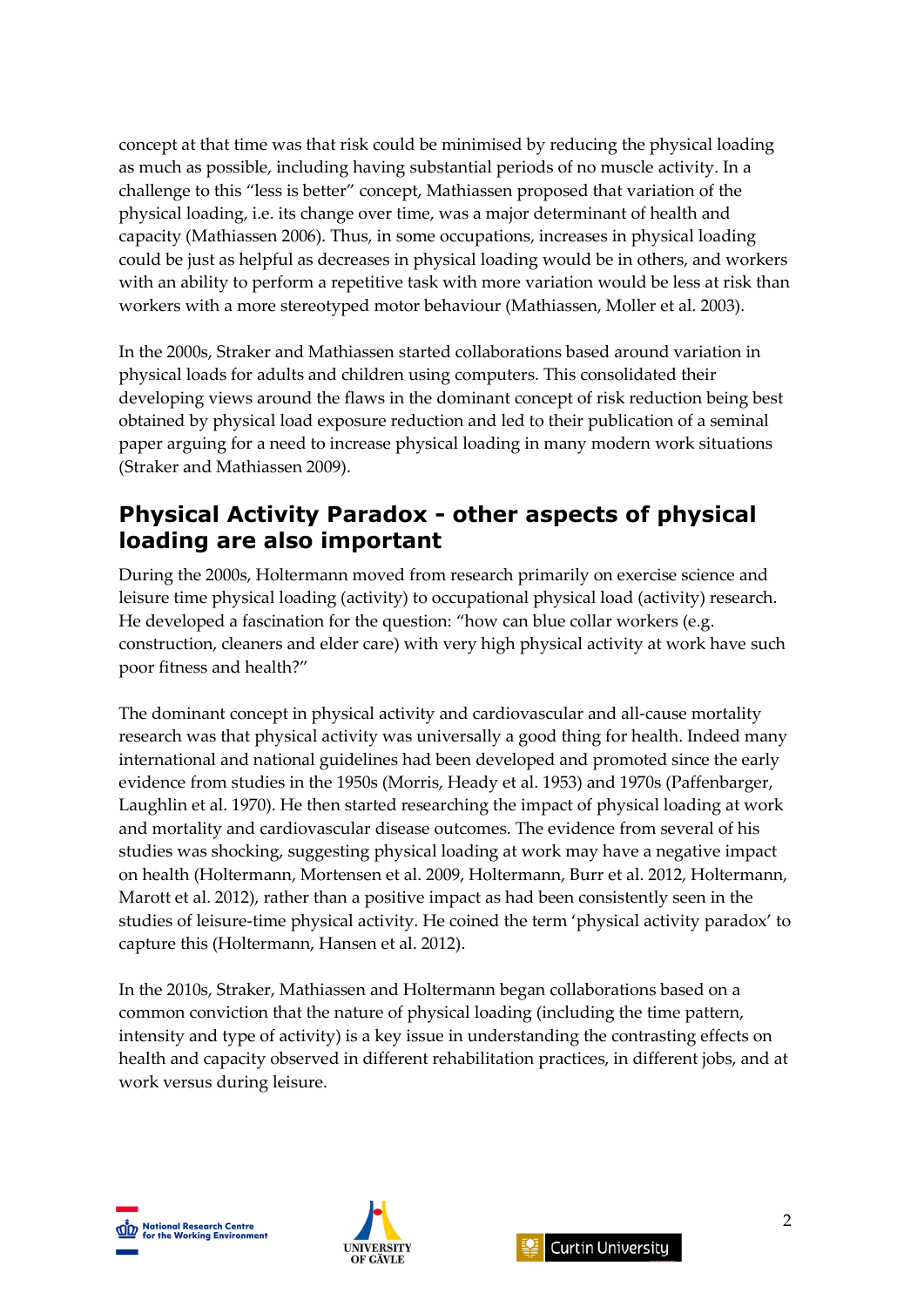#### **Replacing one type of physical loading with another does not necessarily improve health**

Concurrently during the 2010s, there was a rapid increase in research on sedentary behaviour with a particular focus on societal and technological trends facilitating increased sitting at leisure, during commuting and at work. Concepts developed for leisure-time physical activity were repurposed to also focus on sitting at work, with substantial evidence quickly amassed to support replacing sitting with standing (Straker, Coenen et al. 2016). Interestingly, this contrasted the occupational policies and regulations developed prior to the 1990s when prolonged occupational standing was seen as a major risk and strategies to promote sitting at work were developed (Coenen, Gilson et al. 2017). This reversal of what was considered a desirable occupational physical load illustrated the fallacy of simply replacing one exposure entirely with another exposure as it may just replace one set of negative outcomes with other negative outcomes (Coenen, Willenberg et al. 2018).

### **A 'just right' balance is needed**

Thus, the diverse perspectives Straker, Mathiassen and Holtermann brought to their collaboration fostered the realisation that a new paradigm was needed, to replace the previous concepts which were proving to be ineffective such as "less is better" and "exercise around work". The new paradigm says that a 'just right' balance is needed in physical loading during productive tasks to enhance health and capacity; physical loads need to be sufficient to stimulate cardiometabolic and/or neuromusculoskeletal responses *and* opportunities for recovery need to be adequate. This was contrasted to the limited sustainability of interventions developed to encourage "exercise around work", such as walking during breaks from productive work tasks.

Straker proposed the use of the Goldilocks fairytale as a way of capturing the essence of this emerging concept and together they refined the concept through discussion papers. They drew together the threads of rehabilitation, variation and physical activity paradox, creating a paradigm to enhance health and capacity through productive work (Straker, Mathiassen et al. 2018). Whilst their initial focus was on physical aspects of work, they recognised that the Goldilocks paradigm could also be applied to other aspects of job design such as mental demands and social conditions. They postulated that use of this new paradigm could address several of the major societal challenges of our time, such as socioeconomic inequities, occupational health burden, and the impact of multi-morbidity and an ageing population on productivity (Holtermann, Mathiassen et al. 2019).





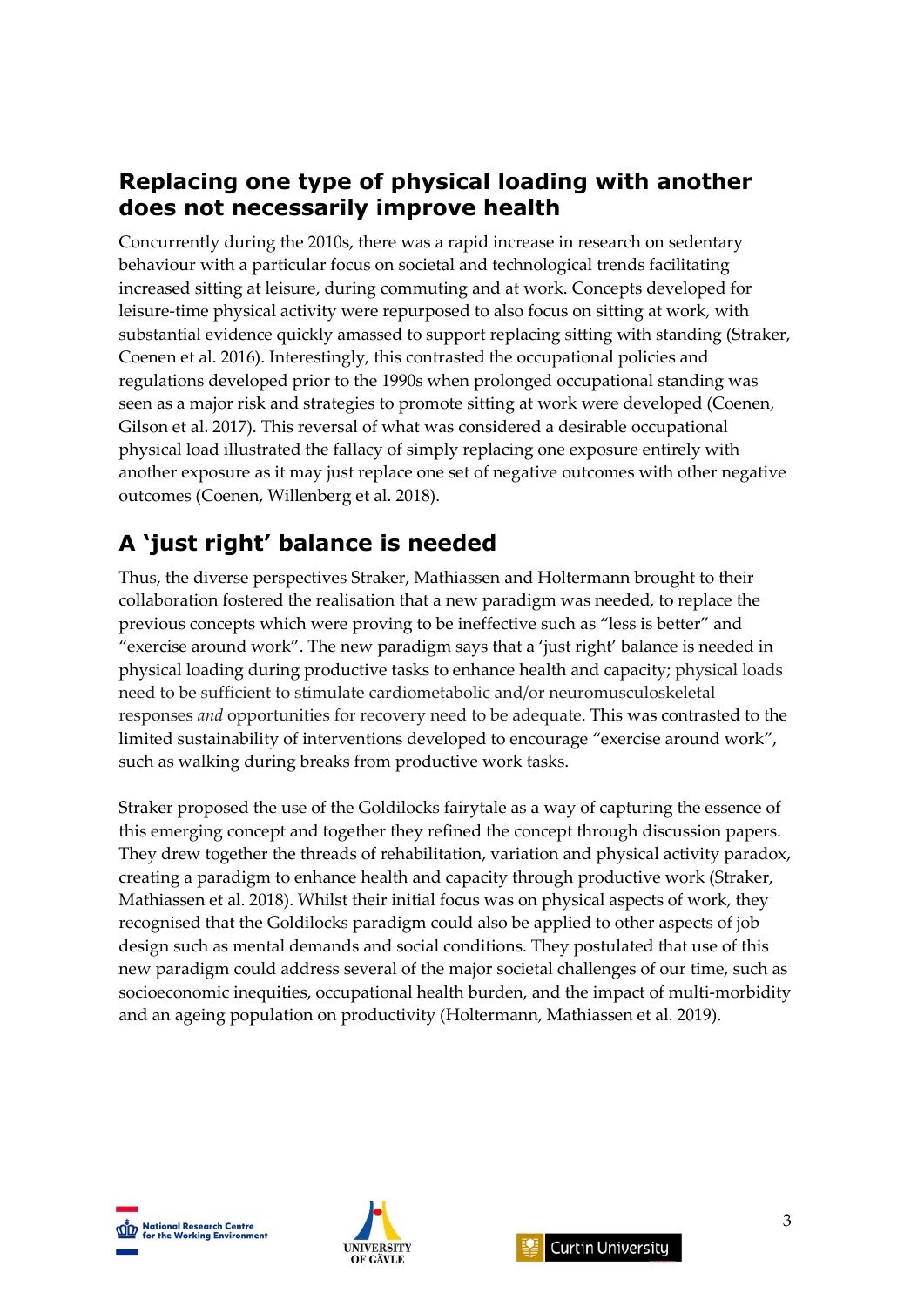## **References**

Coenen, P., N. Gilson, G. Healy, D. Dunstan and L. Straker (2017). "A qualitative review of existing national and international occupational safety and health policies relating to occupational sedentary behaviour." Applied Ergonomics **60**: 320-333.

Coenen, P., L. Willenberg, S. Parry, J. Shi, L. Romero, D. Blackwood, C. Maher, G. Healy, D. Dunstan and L. Straker (2018). "Associations of occupational standing with musculoskeletal symptoms - a systematic review with meta-analysis." British Journal of Sports Medicine **52**(3): 176-183.

Holtermann, A., H. Burr, J. Hansen, N. Krause, K. Sogaard and O. Mortensen (2012). "Occupational physical activity and mortality among Danish workers." International Archives of Occupational and Environmental Health **85**(3): 305-310.

Holtermann, A., J. Hansen, H. Burr, K. Sogaard and G. Sjogaard (2012). "The health paradox of occupational and leisure-time physical activity." British Journal of Sports Medicine **46**(4): 291-295.

Holtermann, A., J. Marott, K. Gyntelberg, K. Sogaard, P. Suadicani, O. Mortensen, E. Prescott and P. Schnohr (2012). "Occupational and leisure time physical activity: risk of all-cause mortality and myocardial infarction in the Copenhagen City Heart Study." BMJ Open **2**(1): e000556.

Holtermann, A., S. Mathiassen and L. Straker (2019). "Promoting health and physical capacity during productive work: The Goldilocks Principle." Scandinavian Journal of Work, Environment and Health **45**(1): 90-97.

Holtermann, A., O. Mortensen, H. Burr, K. Sogaard, K. Gyntelberg and P. Suadicani (2009). "The interplay between physical activity at work and during leisure time--risk of ischemic heart disease and all-cause mortality in middle-aged Caucasian men." Scandinavian Journal of Work, Environment and Health **35**(6): 466-474.

Mathiassen, S. (1993). "The influence of exercise/rest-schedule on the physiological and psychophysical response to isometric shoulder-neck exercise." European Journal of Applied Physiology **67**: 528-539.

Mathiassen, S. (2006). "Diversity and variation in biomechanical exposure: what is it, and why would we like to know?" Applied Ergonomics **37**: 419-427.

Mathiassen, S., T. Moller and M. Forsman (2003). "Variability in mechanical exposure within and between individuals performing a highly constrained industrial work task." Ergonomics **46**: 800-824.